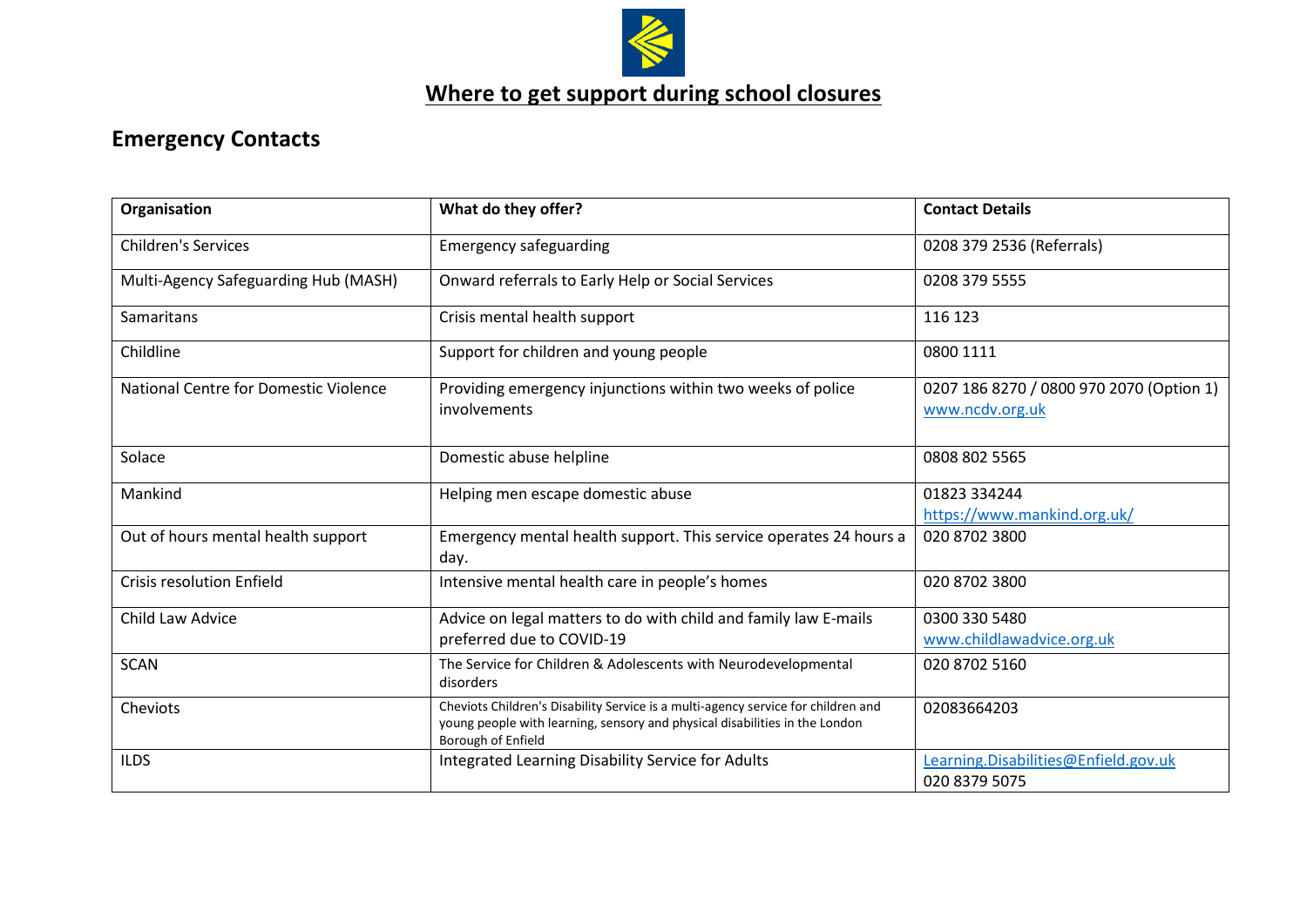

## **Covid-19 Specific Help**

| Organisation                                                    | What do they offer?                                                                                                                                                                                                                                    | <b>Contact Details</b>                                                                       |
|-----------------------------------------------------------------|--------------------------------------------------------------------------------------------------------------------------------------------------------------------------------------------------------------------------------------------------------|----------------------------------------------------------------------------------------------|
| <b>Durants School Website</b>                                   | Social stories explaining Coronavirus                                                                                                                                                                                                                  | https://www.durants.enfield.sch.uk/page/?title=STaying+at+home&pid=172                       |
| North Enfield foodbank                                          | Food bank vouchers which can be exchanged at a<br>local foodbank for essential items.                                                                                                                                                                  | https://northenfield.foodbank.org.uk/get-help/                                               |
| <b>Centre for Disease Control</b>                               | Helpful messages on how to talk to children about<br>Coronavirus                                                                                                                                                                                       | www.cdc.gov/coronavirus/2019- ncov/community/schoolschildcare/talking-<br>with-children.html |
| <b>Every Mind Matters</b>                                       | Provides general information about looking after your<br>mental health which would be relevant during this<br>challenging time and provides top tips to improve<br>emotional wellbeing                                                                 | https://www.nhs.uk/oneyou/every-mind-matters/your-mind-plan-quiz                             |
| Mind                                                            | Provides useful information about how to cope if<br>people feel anxious about coronavirus, how to<br>manage staying well at home if being asked to self-<br>isolate and taking care of your mental health and<br>wellbeing among other tips and advice | https://www.mind.org.uk/information-support/coronavirus-and-your-<br>wellbeing               |
| Lets Talk Improving Access to<br>Psychological Therapies (IAPT) | Service designed to work with mild to moderate<br>common mental illnesses, including depression and<br>anxiety disorders                                                                                                                               | 020 8342 3012<br>lets-talk-enfield@nhs.net                                                   |
| Video for children and young people                             | Regarding the Coronavirus                                                                                                                                                                                                                              | https://www.youtube.com/watch?v=ME5IZn4-BAk                                                  |
| Unicef                                                          | <b>Information regarding Coronavirus</b>                                                                                                                                                                                                               | https://www.unicef.org/coronavirus/covid-19                                                  |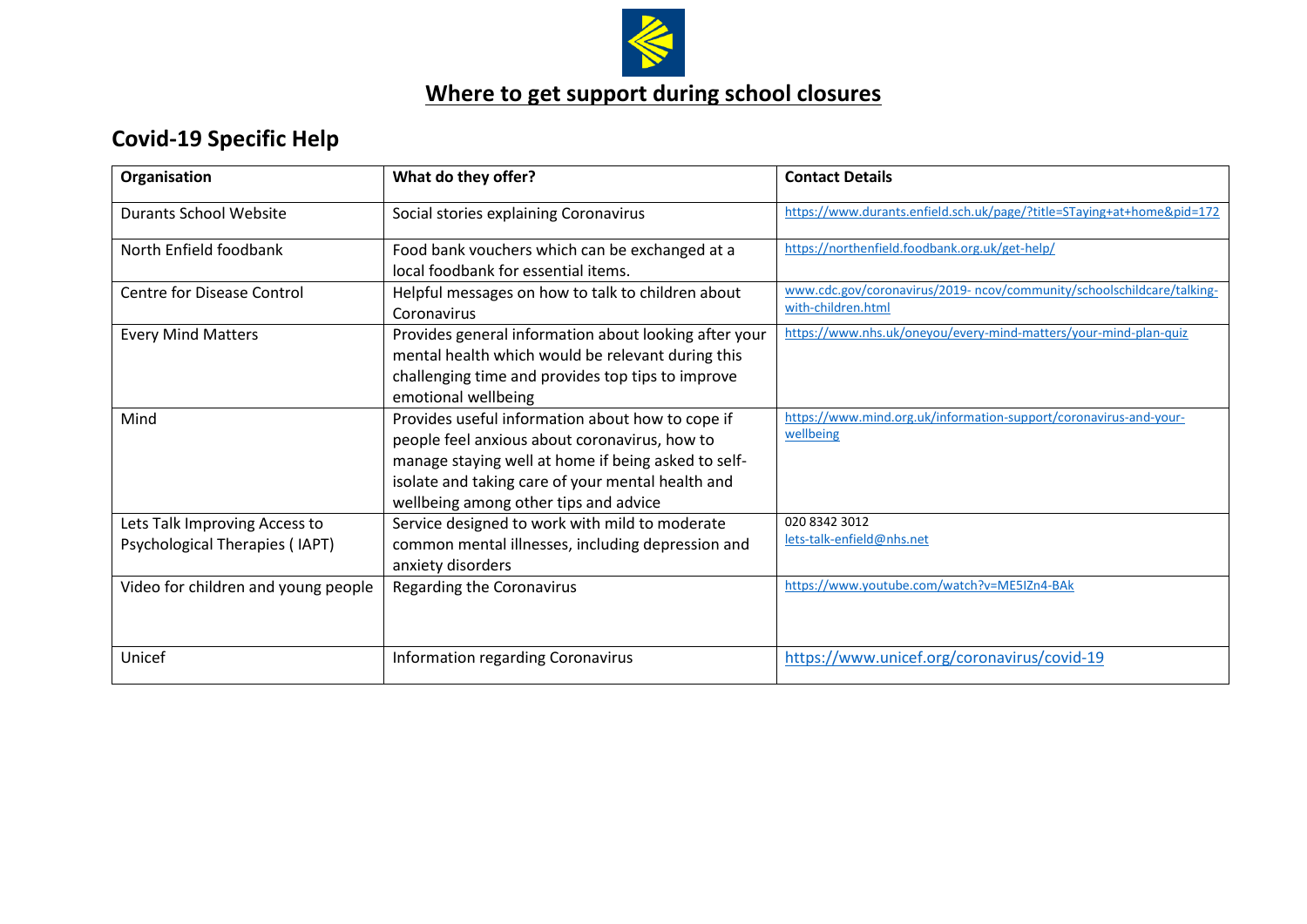

## **Family Support**

| Organisation                                            | What do they offer?                                                                                        | <b>Contact Details</b>                                                                                                                                |
|---------------------------------------------------------|------------------------------------------------------------------------------------------------------------|-------------------------------------------------------------------------------------------------------------------------------------------------------|
| YoungSibs                                               | For brothers and sisters of disabled children<br>and adults                                                | https://www.youngsibs.org.uk                                                                                                                          |
| <b>National Autistic Society (NAS)</b>                  | Autism specific support and resources                                                                      | NAS Website: www.autism.org.uk<br>NAS Helpline: 0845 070 4004 (with language help in 55<br>languages if required)<br>Parent to parent: 0800 9 520 520 |
| Mencap Support<br><b>Supporting Learning Disability</b> | Connect & Share Your Experiences in a Safe<br>& Welcoming Online Community. Support<br>for Families.       | www.mencap.org.uk<br>Helpline: 0333 252 2201<br>0808 808 1111                                                                                         |
| <b>NSPCC</b>                                            | Information and advice on how to keep<br>children safe, online safety and support for<br>parents.          | Helpline: 0808 800 5000<br>Email: help@nspcc.org.uk<br>www.learning.nspcc.org.uk/researchresources/leaflets/positive-<br>parenting                    |
| Care for the family                                     | Support and advice linked to relationships,<br>parenting and bereavement.                                  | Helpline: 029 2081 0800<br>www.careforthefamily.org.uk/familylife/parent-support                                                                      |
| <b>Family Based Solutions</b>                           | Family Based Solutions works with the<br>whole family to end the abuse and repair<br>family relationships. | Helpline: 020 8363 6262<br>admin@familybasedsolutions.org.uk                                                                                          |